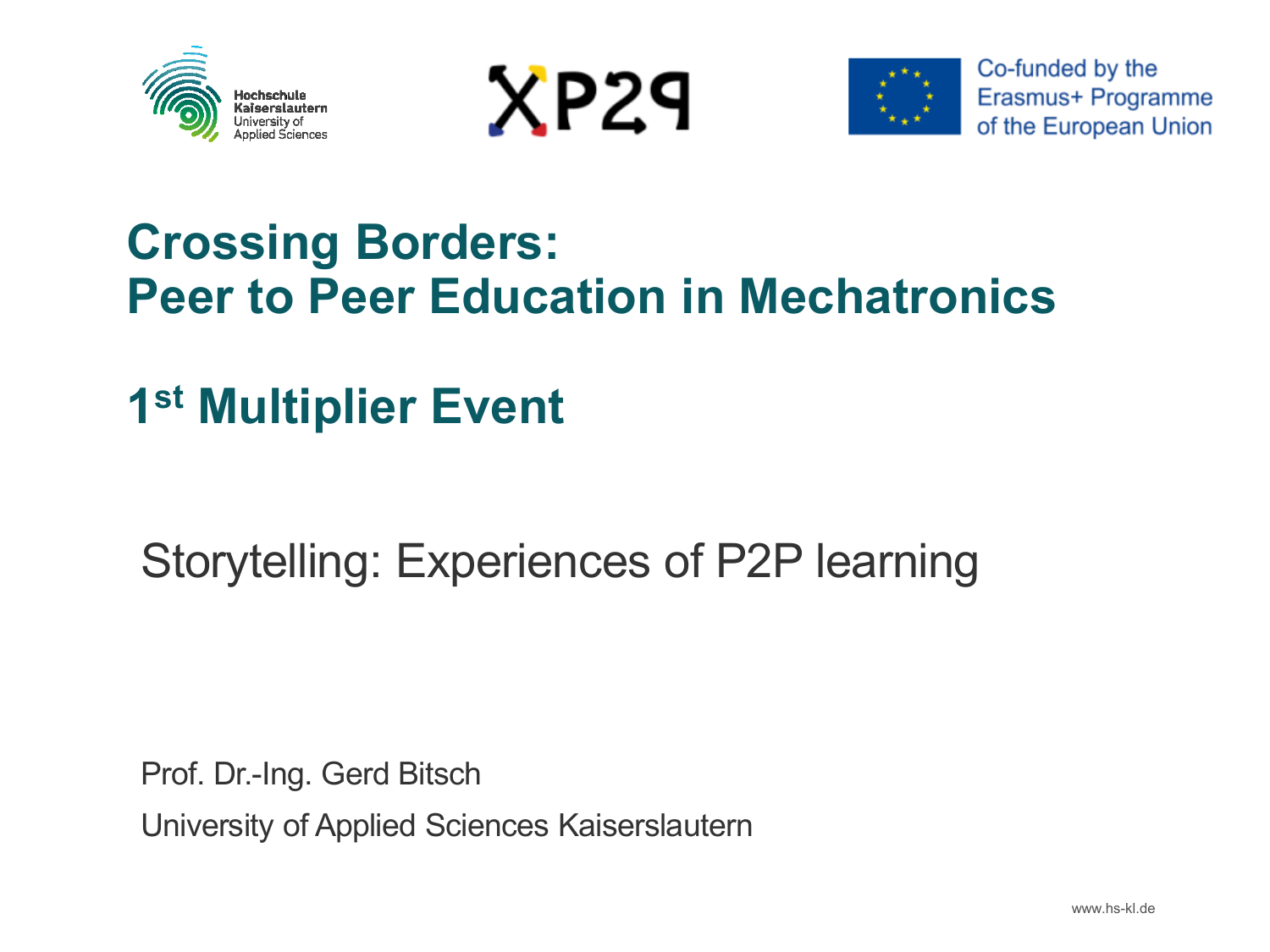





## **Initial Situation - Overview**

- Master degree program: **Mechanical engineering / Mechatronics** (M.Eng)
- Lecture: **System level rapid development in mechatronics** (10 ECTS)
- Goal:

Familiarizing students with methods and tools for rapid system development using an integrated approach from simulation up to functional hardware (Matlab/Simulink and robot h/w)

Participants:

Typically six to twelve students, working in teams of 3-4 students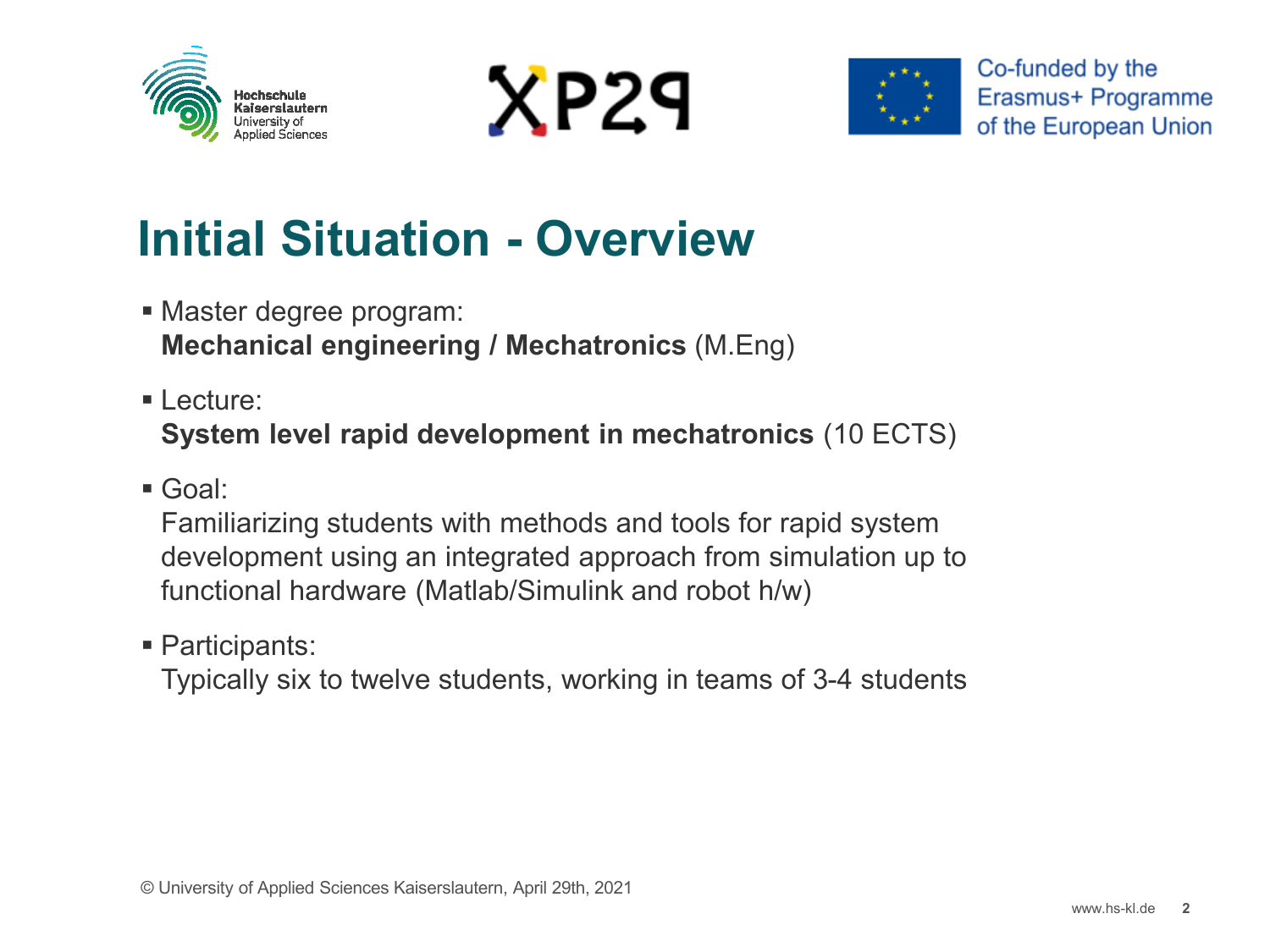





Co-funded by the Erasmus+ Programme of the European Union

# **Initial Situation - Workflow**

- First half of semester (about 6 weeks): **Introduction into relevant topics One topic per week - split into: Lecture, tutorials, exercises**
- Second half of semester:

**Solving different predefined challenges by improving a basic system (self balancing robot) including simulation models and a roughly working hardware**

Assessment:

**Intermediate presentations (every 2 weeks) during the second half of semester and a final presentation (presentations in groups but every student has to do a part of the presentation)**

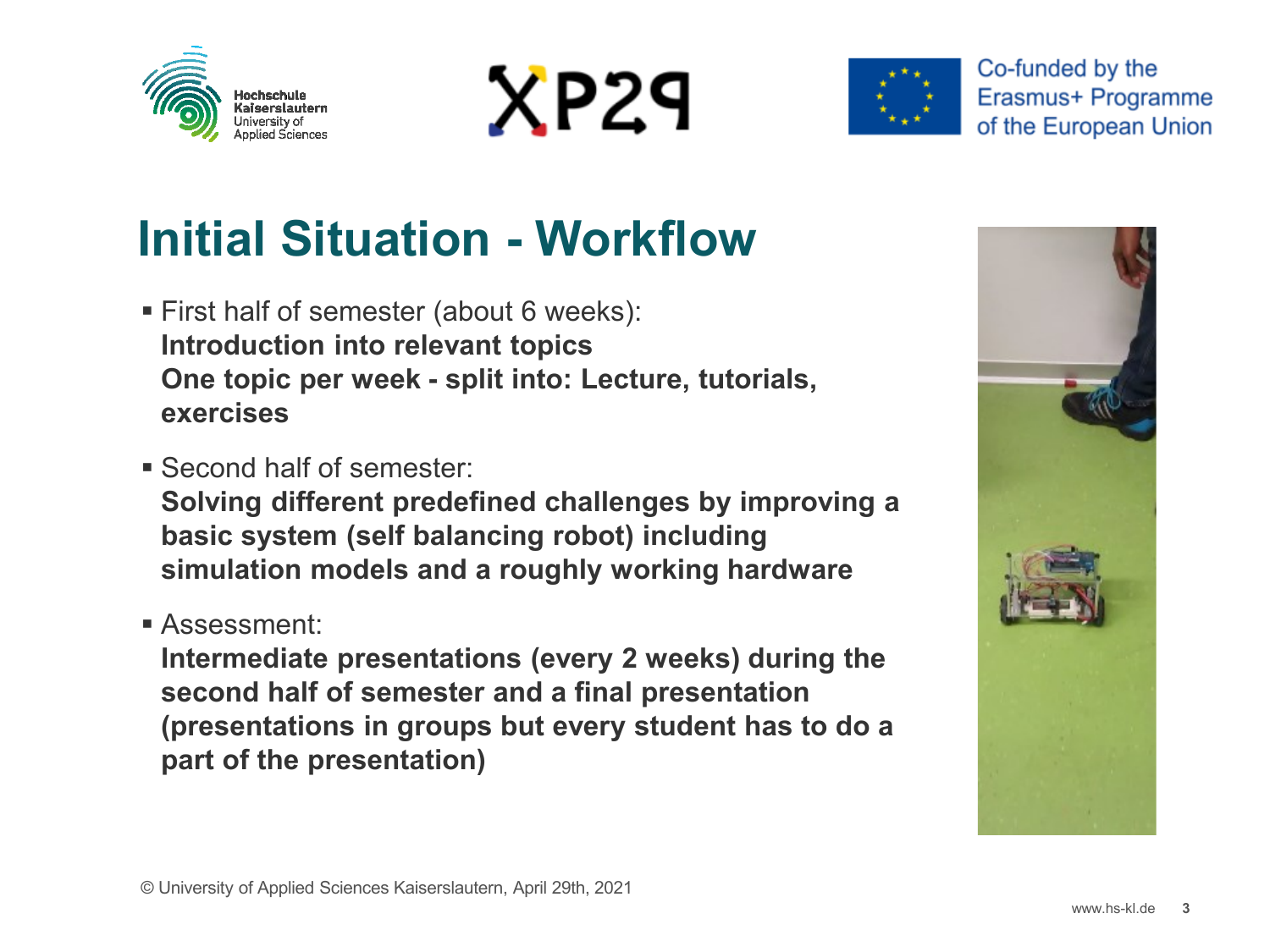





## **XP2P Initial changes in the setup of the course**

- Lectures, tutorials and exercises are replaced by a collateral (~ 50 pages) guiding the students through the process of acquiring the knowledge needed to master challenges and solve the tasks
- Usually every group has one robot to work with. Due to the pandemic each student is provided a real robot
- The assistant in mechatronics is the first place to go for **all** open issues regarding the technical aspects of the course
- Mahara (as ePortfolio & LMS platform) is the medium the students have to present their results with (at given milestones)



|  | Master of Mechanical engineering / Mechatronics |
|--|-------------------------------------------------|
|  |                                                 |

| Collateral version 1.00 for module: |  |  |  |                                                |  |
|-------------------------------------|--|--|--|------------------------------------------------|--|
|                                     |  |  |  | System level rapid development in mechatronics |  |



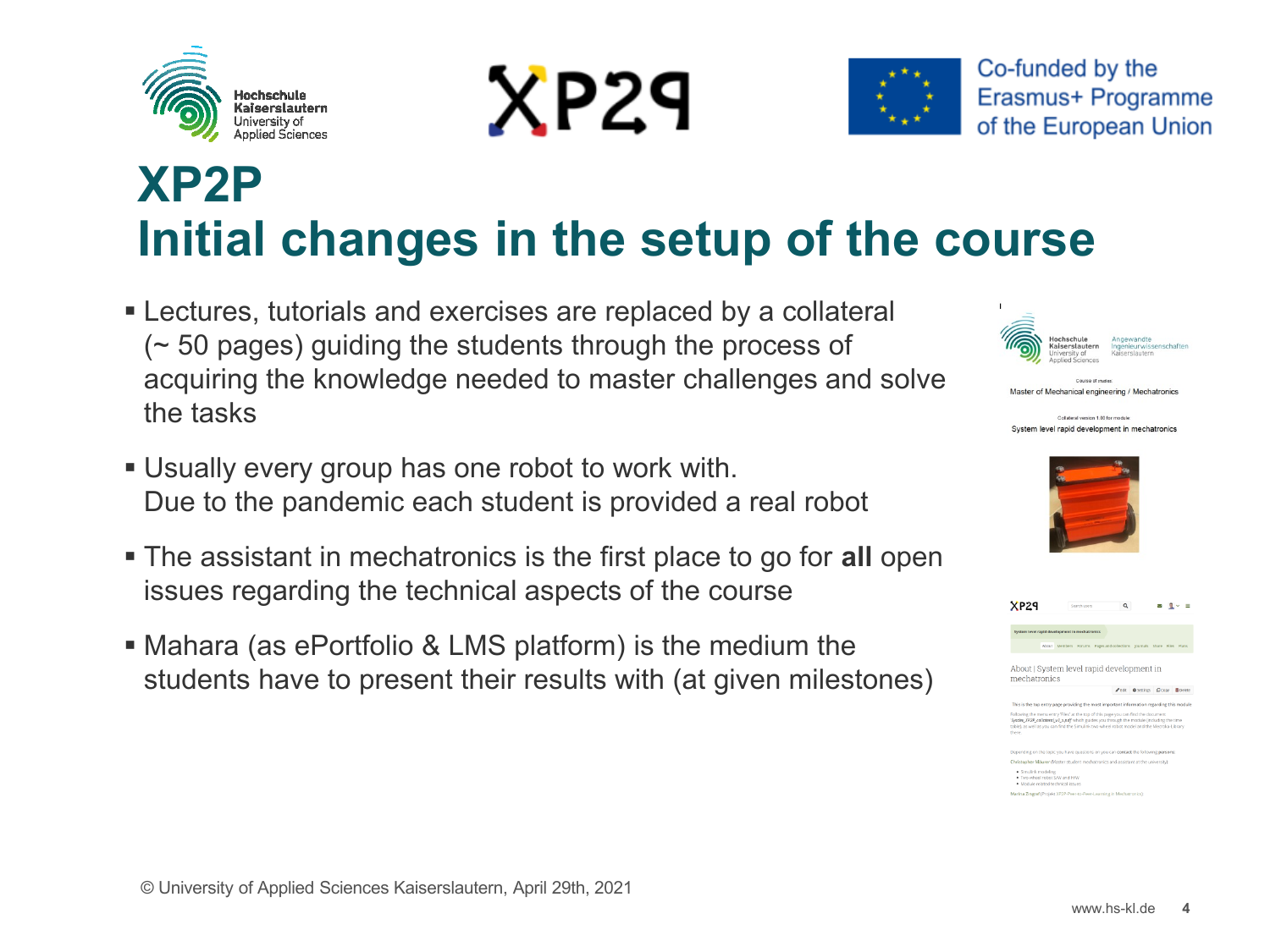





## **XP2P Setup at start of the course**

#### **Students**

- 12 Students registered for this module
- 2 Students cancelled participation before module started
- 10 Students participated in three groups (4 / 4 / 2)
- 2 out of 10 Students participated from India due to the pandemic
- **Assistant B.Eng. Christopher Mäurer** ( 50% master student, 50% assistant)
	- Responsible for helping students regarding h/w and s/w issues
- **M.A. Marina Zingraf**
	- Responsible for helping students in setting up the ePortfolio in Mahara
- **Fixed Zoom-Meetings** scheduled for asking questions every 2 weeks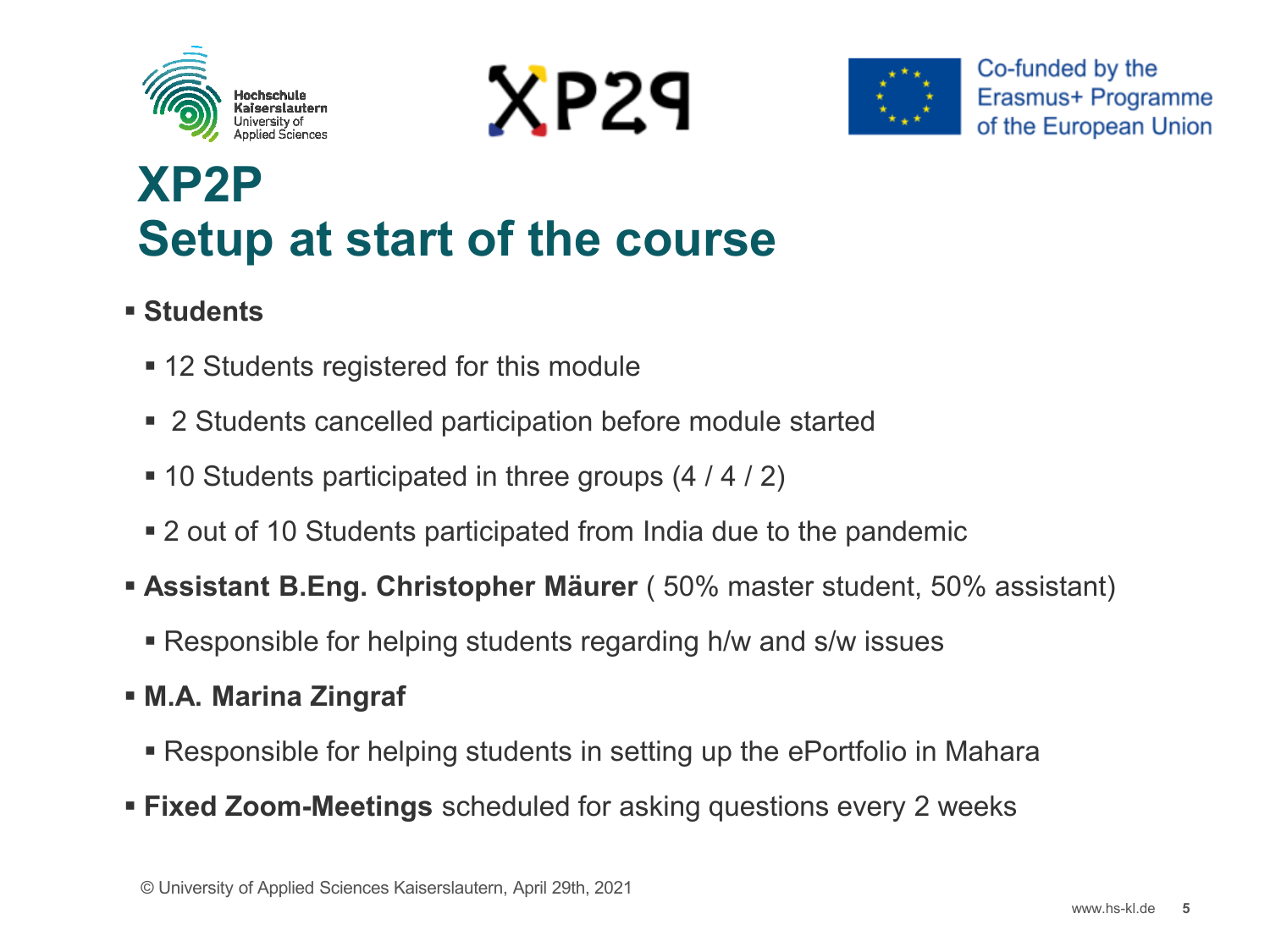

Start of lectures in

Sept. 28th 2020

Feb. 6th, 2021

WS 2020/2021:

Last lectures:





### **XP2P Timeline - Milestones/Reflections**

| TITI F                       | <b>COMPLETION</b><br><b>DATE</b> | <b>DESCRIPTION</b>                                                                                                                                                 |
|------------------------------|----------------------------------|--------------------------------------------------------------------------------------------------------------------------------------------------------------------|
| Entry<br>Reflection          | 26 Oct 2020                      | Introduction/exposé: Presentation, delimitation &<br>justification of the choice of topic. Forecast of the<br>portfolio.<br>Tags: e-portfolio, Reflections         |
| M <sub>1</sub><br>Reflection | 9 Nov 2020                       | Reflection on Software setup, Simscape modelling and<br>control design<br>Tags: e-portfolio, Reflections                                                           |
| M <sub>2</sub><br>Reflection | 7 Dec 2020                       | Reflection on setting up and testing the two-wheeled<br>robot<br>Tags: e-portfolio, Reflections                                                                    |
| M <sub>3</sub><br>Reflection | 18 Jan 2021                      | This reflection is about the tasks to master. The<br>learning process and necessary changes done to the<br>model will be listed.<br>Tags: e-portfolio, Reflections |
| Closing<br>Reflection        | 6 Feb 2021                       | Conclusion: detailed portfolio closing, review &<br>outlook<br>Tags: e-portfolio, Reflections                                                                      |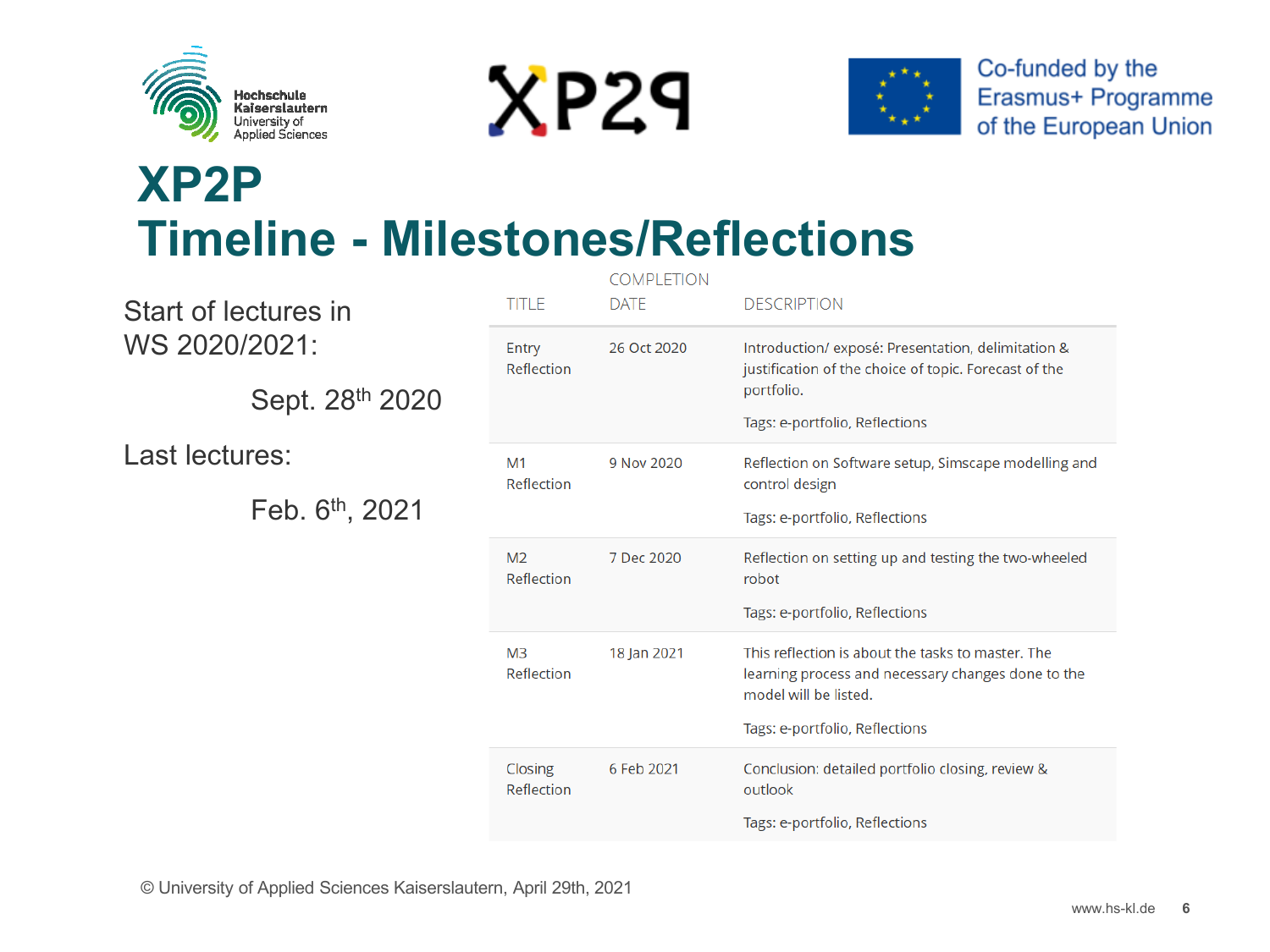





### **XP2P Some experiences during the semester**

- The qualification at the beginning was widely spread (as usual) from no programming and/or Matlab experience up to experienced students; the progress regarding the development of competences overall was (surprisingly) good
- About 80% of the students were highly motivated and dedicated to the course (just a subjective perception in regard to the reflections)
- Development of competences shifted from digging into deep technical details to self-regulated acquirement of information and knowledge using typical contemporary media (e.g. Mathworks material (video, tutorials), Youtube and forums, …)
- **It's not easy to send a university build robot to India**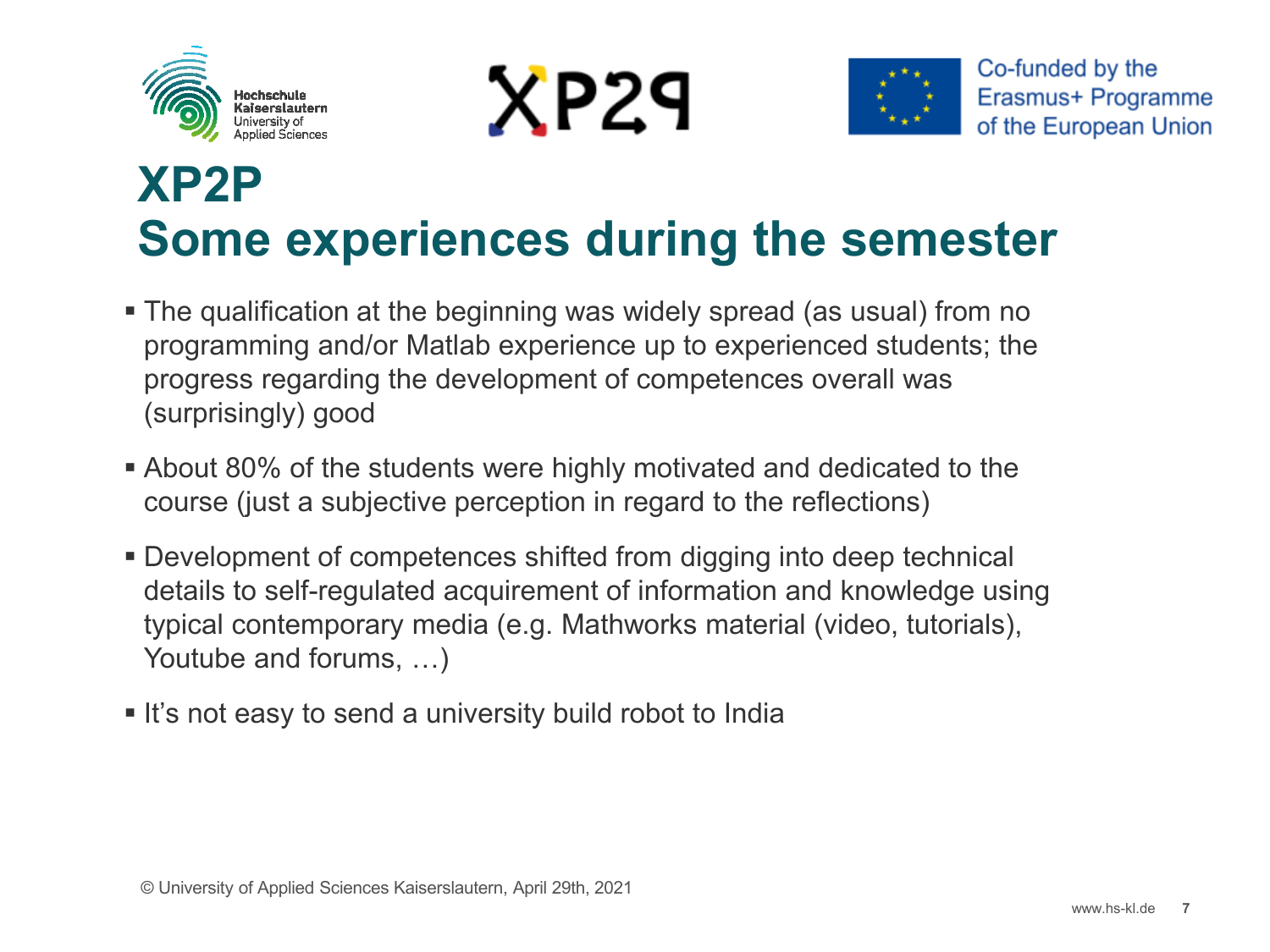





## **XP2P Assessment**

- **For the teacher the direct personal impression is missing**
- **Inputs are** 
	- the reflections/ePortfolios
	- some comments of the assistant about his experience with different students
- At the end every student got 3 other ePortfolios to comment on
- **100% objective assessment is difficult**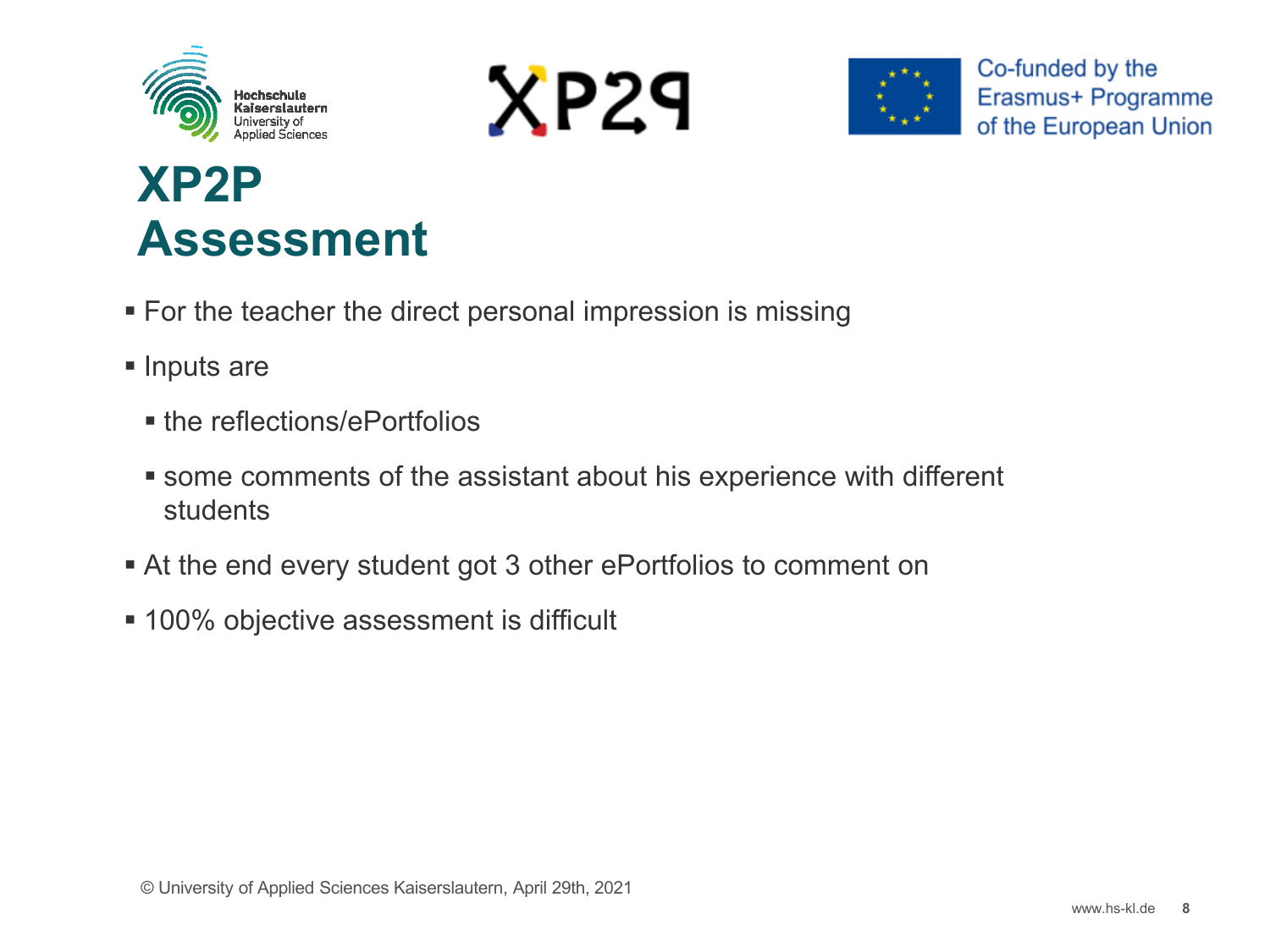





### **XP2P Student feedback**

- Overall the feedback was very positive regarding the learning curve, the general setup and the way of working in small groups on the same topic
- **Some minor negative remarks arose regarding** 
	- **The written execution of the reflections in Mahara**
	- Working in different time zones (Europe, India)

Remark:

However it's hard to generalize this feedback since the 'home office style' setup was quite typical due to the pandemic.

Will be interesting in the future when students do P2P learning in presence